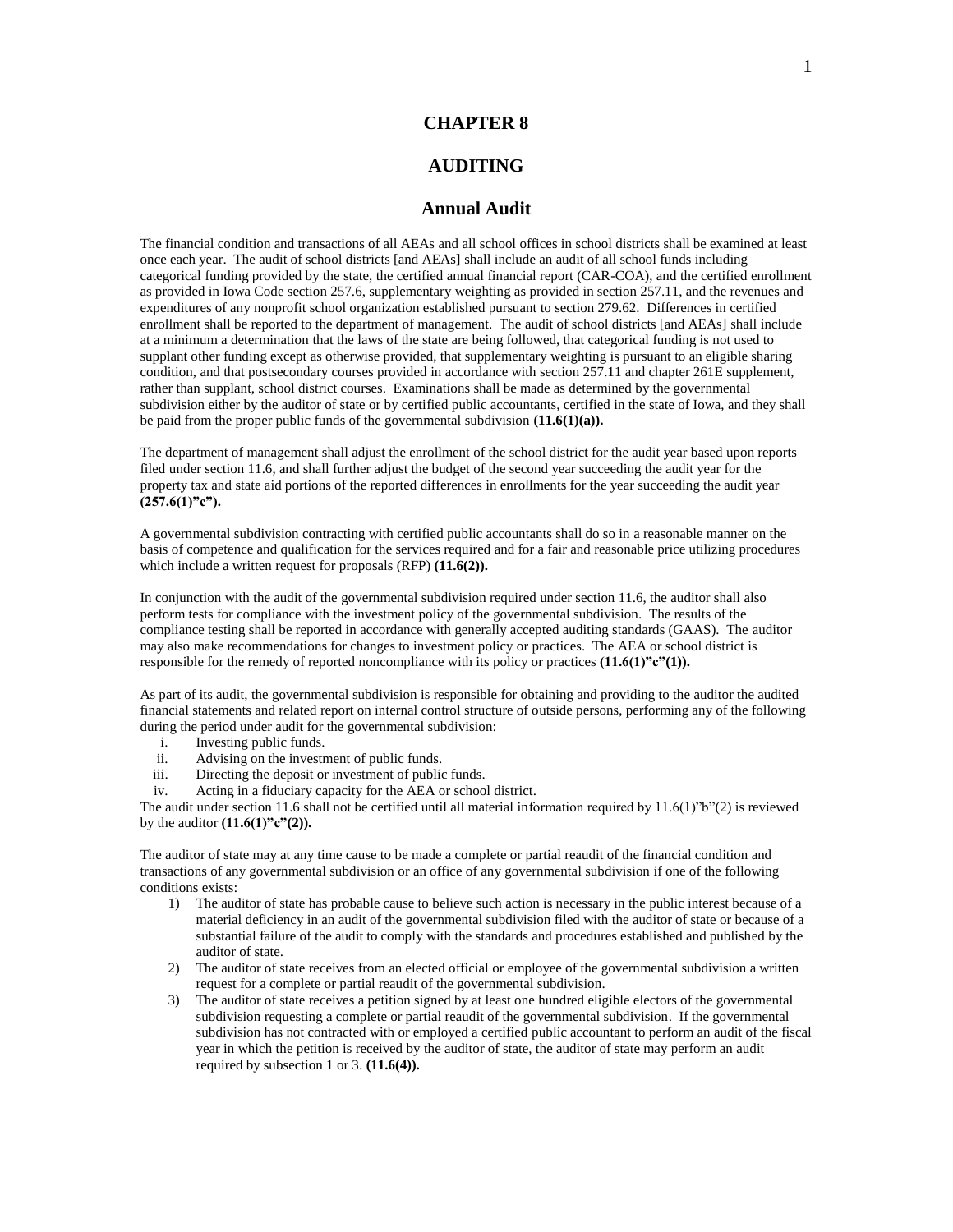The director of the department of education shall request a state audit of the accounts of a school district, AEA, school official, or school employee handling school funds when it is apparent that an audit should be made **(256.9(19).**

While either the state appeal board or the school budget review committee (SBRC) may amend a school district budget to avoid a misuse of management levy funds, the primary responsibility for identifying misuse of this levy rests with the audit function. When a misuse is disclosed in an audit or reaudit report, appropriate remedial action may be taken by affected taxpayers, the county attorney or the Attorney General. The Citizens' Aide may also pursue investigation as to whether a misuse of school district funds has occurred, making appropriate referrals if a misuse is found **(OAG #93-8-3)**.

The auditor of state may, within three years of filing, during normal business hours upon reasonable notice of at least twenty-four hours, review the audit work papers prepared [by a certified public accountant] in the performance of an audit or examination **(11.6(5)).**

The state auditor possesses discretion to conduct a complete or partial reaudit once statutory prerequisites are met. The state auditor determines the extent of the audit and means or methods to use **(OAG #92-1-2(L)).**

An audit required by 11.6 shall be completed within nine months following the end of the fiscal year that is subject to the audit. At the request of the governmental subdivision, the auditor of state may extend the nine-month time limitation upon a finding that the extension is necessary and not contrary to the public interest and that the failure to meet the deadline was not intentional **(11.6(6)).**

CPAs and governmental subdivisions shall immediately notify the auditor of state regarding any suspected embezzlement, theft, or other significant financial irregularities **(11.6(7)).**

The written report of the audit of a governmental subdivision shall include the auditor's opinion as to whether a governmental subdivision's financial statements are presented fairly in all material respects in conformity with generally accepted accounting principles or with an other comprehensive basis of accounting. As a part of conducting an audit of a governmental subdivision, an evaluation of internal control and tests for compliance with laws and regulations shall be performed. **(11.11**). *Note that this section does not relieve the auditor of the requirements in 11.6(1)"a".* The audit of school districts shall include an audit of all school funds including categorical funding provided by the state, the certified annual financial report, the certified enrollment as provided in section 257.6, supplementary weighting as provided in section 257.11, the revenues and expenditures of any nonprofit school organization established pursuant to section 279.62, and entrepreneurial education funds established pursuant to section 298A.15. Differences in certified enrollment shall be reported to the department of management. The audit of school districts shall include at a minimum a determination that the laws of the state are being followed, that categorical funding is not used to supplant other funding except as otherwise provided, that supplementary weighting is pursuant to an eligible sharing condition, and that postsecondary courses provided in accordance with section 257.11 and chapter 261E supplement, rather than supplant, school district courses **(11.6(1)"a").** 

A written report of an audit or examination shall be provided to the governmental subdivision and filed with the auditor of state. All reports shall be open to public inspection, including copies on file in the office of the state auditor, and refusal on the part of any public official to permit such inspection when such reports have been filed with the state auditor shall constitute a simple misdemeanor. In addition, notice that the report has been filed shall be forwarded immediately to each newspaper, radio station, or television station located in the governmental subdivision that was audited or examined. However, if there is no newspaper, radio station, or television station located in the governmental subdivision, such notice shall be sent to the official newspapers of the county **(11.14).**

The results of the annual audit of all district funds shall be made part of the official records of the board **(IAC 281-- 12.3(8)).**

Auditors shall have the right while conducting audits or examinations to have full access to all papers, books, records, and documents of any officers or employees and shall have the right, in the presence of the custodian or the custodian's designee, to have full access to the cash drawers and cash in the official custody of the officer or employee and, during business hours, to examine the public accounts of the department or governmental subdivision in any depository which has public funds in its custody pursuant to the law. If the information, records, instrumentalities, and properties sought by the auditor of state are required by law to be kept confidential, the auditor of state shall have access to the information, records, instrumentalities, and properties, but shall maintain the confidentiality of all such information and is subject to the same penalties as the lawful custodian of the information for dissemination of the information. However, the auditor of state shall not have access to the income tax returns of individuals **(11.41).**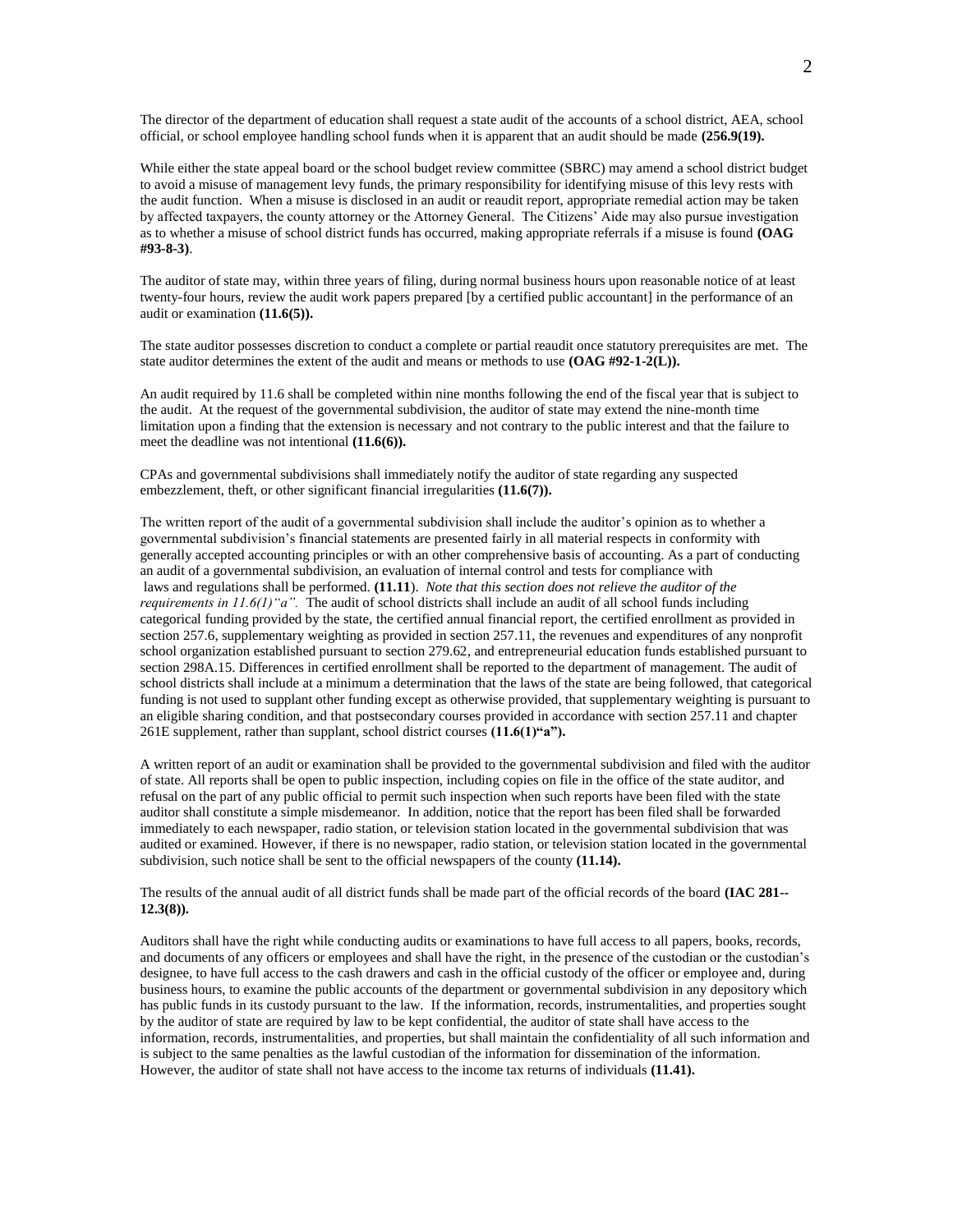The school district or AEA, or the CPA or state auditor who performs the annual audit of the school district or AEA, shall provide an electronic copy of the annual audit report as well as any management letters to the following:

- 1. Office of the Auditor of State (two paper copies, one electronic copy, and filing fee).
- 2. Finance, Facilities and Operation Services, Iowa Department of Education (one electronic copy).

The audit report, including all management letters from the auditor, is to be submitted by March 31 following the cost of the fiscal year, unless an extension has been granted by the auditor of state. or within 30 days after issuance of the auditor's report to the auditee, whichever occurs first. A form may not be submitted in lieu of the audit report.

If an audit or examination discloses any irregularity in the collection or disbursement of public funds, in the abatement of taxes, or other findings the auditor believes represent significant noncompliance, a copy of the report shall be filed with the county attorney, and it shall be the county attorney's duty to cooperate with the state auditor, and, in proper cases, with the attorney general, to secure the correction of the irregularity **(11.53).**

In the event an audit or examination discloses any grounds which would be grounds for removal from office, a copy of the report shall be provided and filed by the auditor of state in the office of the attorney general of the state, who shall thereupon take such action as, in the attorney general's judgment, the facts and circumstances warrant **(11.54).**

### **Filing Fees**

The auditor of state shall adopt rules to establish and collect a filing fee for the filing of each report of audit or examination conducted pursuant to subsections 1 through 3. The funds collected shall be maintained in a segregated account for use by the office of the auditor of state in performing audits conducted pursuant to subsection 4 and for work paper reviews conducted pursuant to subsection 5 **(11.6(10)).**

## **Performance or Operational Audits**

A performance or operational audit is a systematic identification of ways to improve efficiency and effectiveness.

### **Claims Audits**

The state appeal board may investigate and collect claims which the state has against municipal or political corporations in the state including school corporations **(25.6).**

### **Compliance Audits**

A compliance audit is a determination of whether transactions and activities of the entity conform with local, state, and federal laws and regulations. The auditor must evaluate whether a transaction or activity was unallowable, undocumented, unapproved, or unreasonable. Iowa school districts and AEAs are required to have an annual compliance audit. Regardless of federal funding level, these audits must be conducted in accordance with generally accepted auditing standards (GAAS); Standards for Audits of Governmental Organizations, Programs, Activities, and Functions (Yellow Book); Single Audit Act Amendments of 1996; OMB Circular A-133; and Chapter 11 of the Iowa Code.

### **A-133 Compliance**

In addition to the review of work of independent CPAs conducted by the Office of the Auditor of State, the work of independent and state auditors and the accounting procedures used by school districts, AEAs, and community colleges are also reviewed by the department of education as the cognizant agency for federal funding. This is a requirement on the State of Iowa by the federal government in order for school districts, AEAs, and community colleges to receive federal assistance. In order to avoid a duplication of efforts, the department of education utilizes the existing review process of independent auditors' workpapers conducted by the Office of the Auditor of State for the review required by Circular A-133 of the work of independent CPAs. In the event that it is an audit prepared by a state auditor that is to be reviewed as required by Circular A-133, that review would be conducted by the department of education.

The Single Audit Act of 1984 was amended in 1996 by the U.S. Congress. The Office of Management and Budget (OMB) withdrew Circular A-128 and revised Circular A-133 "Audits of States, Local Governments, and Non-Profit Organizations," to include governmental entities previously covered by A-128. The circular regulates the implementation of the Single Audit Act Amendments of 1996 and is periodically revised.

#### **Department of Education Audit Policy for LEAs and AEAs**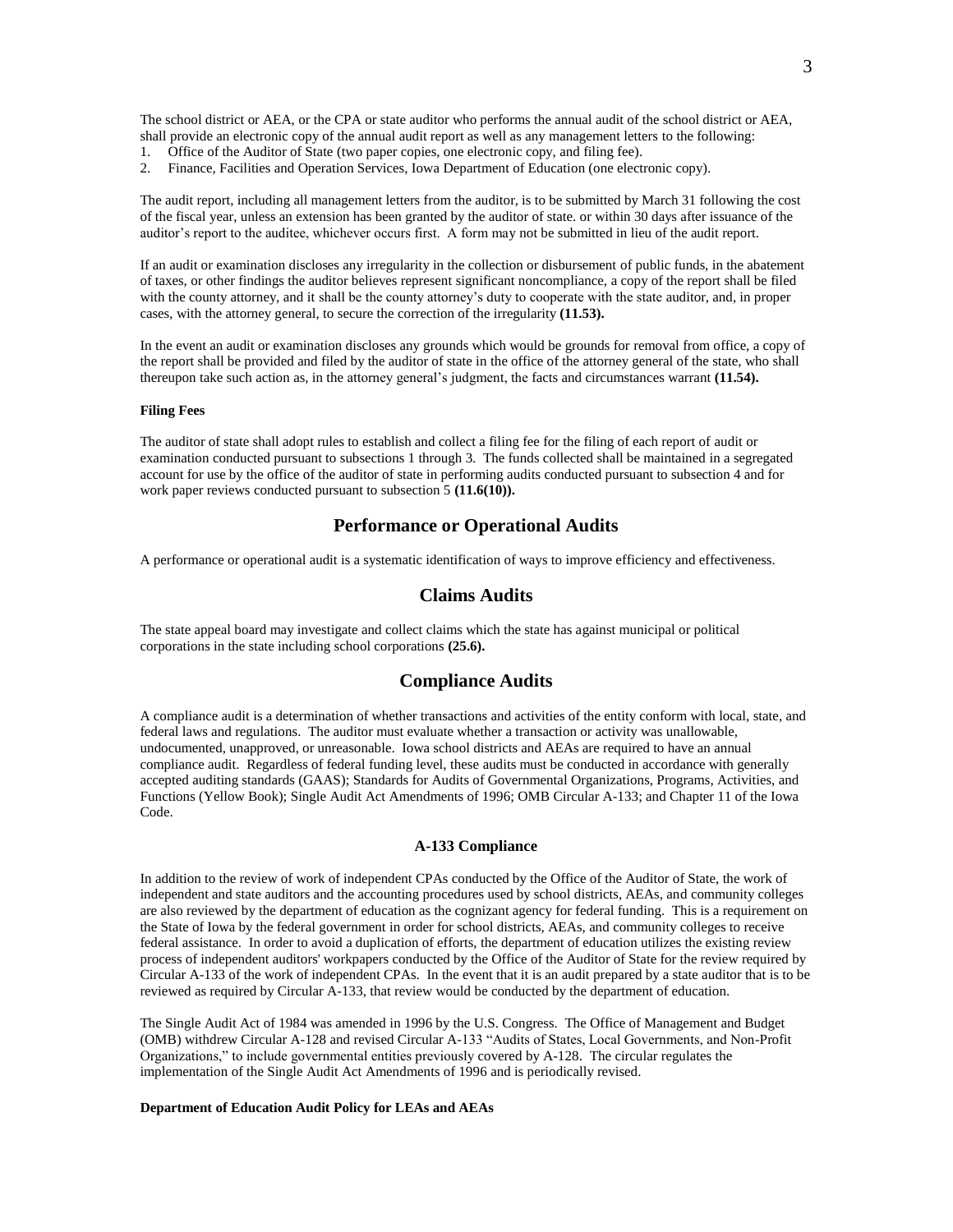All Iowa school districts, AEAs, and community colleges that expend a total of \$500,000 or more in federal awards in any fiscal year will have an annual audit conducted in accordance with OMB Circular A-133 as is required by the Single Audit Act Amendments of 1996.

Agencies expending less than \$500,000 in federal awards in any fiscal year will not be required to have their annual audits conducted in accordance with OMB Circular A-133. Instead, those agencies will have an annual audit which follows the requirements of Chapter 11 of the Code of Iowa.

Districts, AEAs, and community colleges may be selected for limited scope audits. These audits will be individualized for each agency. Auditors and agencies will be notified by the department of education of which agencies have been selected and what items are to be audited.

The audit report, including all management letters from the auditor, is to be submitted by March 31 following the cost of the fiscal year, unless an extension has been granted by the auditor of state. or within 30 days after issuance of the auditor's report to the auditee, whichever occurs first. A form may not be submitted in lieu of the audit report.

The exemption from conducting the annual audit in accordance with OMB Circular A-133 will not exempt an agency from compliance with any provision of a federal statute or regulation that requires the agency to maintain records concerning federal awards provided to it or that permits a federal agency, pass-through entity, or the Comptroller General access to such records.

The Director of OMB will review the threshold level of \$500,000 every two years to determine if an upward adjustment is appropriate.

# **Comprehensive Annual Financial Report (CAFR)**

A CAFR is a general purpose report presentation on the government's activities, balances, and financial condition intended to meet the needs of a broad range of audiences. The report is presented in three sections: Introductory, Financial, and Statistical. The Introductory Section includes a financial overview, a discussion of the economy, and an organization chart. The Financial Section begins with the independent auditor's report and contains management's discussion and analysis (MD&A), audited government-wide financial statements, fund financial statements, notes to the financial statements, required supplementary information, combining financial statements, and schedules. The Statistical Section sets forth selected unaudited economic, financial trend, and demographic information for the government on a multi-year basis.

# **District and AEA Review for Special Education**

Each agency shall maintain sufficient records and reports for audit by the department. Records and reports shall include at a minimum: licensure (certification) and endorsements or recognition requirements for all special education personnel under rules 281—41.401(256B,34CFR300) to 281—41.403(256B); all IEP and IFSP meetings and threeyear reevaluations for each eligible individual; and data required for federal and state reporting **(IAC 281—41.901).**

The department reserves the right to audit the records of any agency providing special education for eligible individuals and utilizing funds generated under Iowa Code chapters 256B, 273 and 282 **(IAC 281—41.902).**

## **District Accreditation Review**

The state board shall adopt rules under chapter 17A and a procedure for accrediting all public and nonpublic schools in Iowa offering instruction at any or all levels from the prekindergarten level through grade twelve. The rules of the state board shall require that a multicultural, gender fair approach is used by schools and school districts. The educational program shall be taught from a multicultural, gender fair approach. Global perspectives shall be incorporated into all levels of the educational program **(256.11).**

The state board shall establish an accreditation process for school districts and nonpublic schools seeking accreditation pursuant to this subsection and subsections 11 and 12. By July 1, 1989, all school districts shall meet standards for accreditation. For the school year commencing July 1, 1989, and school years thereafter, the department of education shall use a two-phase process for the continued accreditation of schools and school districts  $(256.11(10))$ .

**Phase I**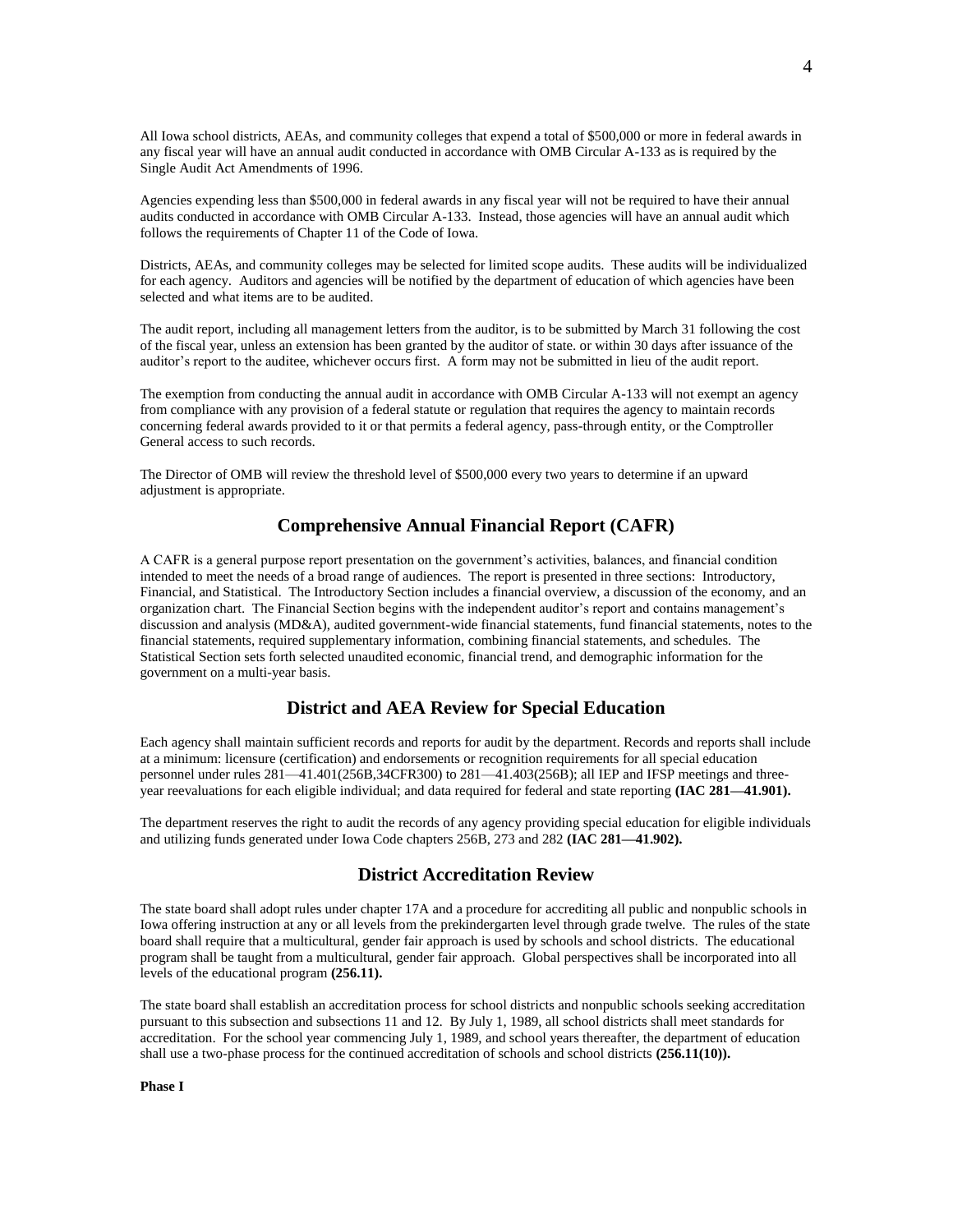Phase I shall consist of annual monitoring by the department of education of all accredited districts for compliance with accreditation standards. The Phase I monitoring requires that districts annually complete accreditation compliance forms and file them with the Department. Phase I monitoring requires a comprehensive desk audit of the district including review of accreditation compliance forms, accreditation visits reports, methods of administration reports, and reports submitted in compliance with section 256.7, subsection 21, paragraph "a," and section 280.12. The Department shall conduct site visits to schools and school districts to address accreditation issues identified in the desk audit. Such a visit may be conducted by an individual departmental consultant or may be a comprehensive site visit by a team of departmental consultants and other educational professionals. The purpose of the comprehensive site visit is to determine that a district is in compliance with minimum standards and to provide a general assessment of educational practices in a school or school district and make recommendations in regard to the visit findings for the purposes of improving educational practices above the level of minimum compliance. The department shall establish a long-term schedule of site visits that includes visits of all accredited school and school districts as needed  $(256.11(10)<sup>9</sup>a<sup>7</sup>)$ .

#### **Phase II**

Phase II requires the use of an accreditation committee, appointed by the director to conduct an on-site visit to an accredited district if any of the following conditions exist:

- a) Either the annual monitoring or the biennial on-site visit of Phase I indicates that the district is deficient and fails to be in compliance with accreditation standards.
- b) A petition is filed with the director requesting such a visitation that is signed by eligible electors residing in the district equal in number to at least twenty percent (20%) of the registered voters of the district.
- c) A petition is filed with the director requesting such a visitation that is signed by 20 percent (20%) or more of the parents or guardians who have children enrolled in the district.
- d) At the direction of the State Board of Education.
- e) The School Budget Review Committee (SBRC) submits to the department a recommendation for a fiscal review pursuant to section 257.31, subsection 18 **(256.11(10)"b"(1)).**

After visiting the school district, the accreditation committee shall determine whether the accreditation standards have been met and shall make a report to the director, together with a recommendation on whether the district should remain accredited. If the recommendation is that a school district not remain accredited, the accreditation committee shall provide the school district with a report that includes a list of all of the deficiencies, a plan prescribing the actions that must be taken to correct the deficiencies, and a deadline date for completion of the prescribed actions. The accreditation committee shall advise the school district of available resources and technical assistance to improve areas of weakness. The district shall be provided the opportunity to respond to the accreditation committee's report. The director shall review the accreditation committee's report and the response of the school district and shall provide a report to the state board along with copies of the accreditation committee's report, the response to the accreditation committee's report, and other pertinent information. At the request of the school district, the school district may appear before the state board and address the state board directly regarding any part of the plan specified in the report. The state board may modify the plan. During the period of time specified in the plan for its implementation by a school district, the district shall remain accredited **(256.11(10)"b"(5)).**

The accreditation committee shall revisit the district and shall determine whether the deficiencies in the standards have been corrected. The accreditation committee shall make a report and recommendation to the director and the state board. The committee recommendation shall specify whether the district shall remain accredited, and if so, under what conditions. The conditions may include, but are not limited to, providing temporary oversight authority, operational authority, or both oversight and operational authority to the Director and state board for some or all aspects of the district in order to bring the district into compliance with minimum standards. The state board shall review the report and recommendation, may request additional information, and shall determine whether the deficiencies have been corrected. If the deficiencies have not been corrected, and the conditional accreditation alternatives contained in the report are not mutually acceptable to the state board and the local board, the state board shall deaccredit the school district and merge the territory of the district with one or more contiguous districts at the end of the school year (July 1). The state board may place a district under receivership for the remainder of the school year. The receivership shall be under the direct supervision and authority of the AEA in which the district is located. The decision of whether to deaccredit the district or to place the district under receivership shall be based upon a determination by the state board of the best interests of the students, parents, residents of the community, teachers, administrators, and school district board members and upon the recommendations of the accreditation committee and the director **(256.11(11)).**

#### **Fiscal Reviews in Conjunction with a Phase II Accreditation Visit**

If a school district exceeds its authorized budget or carries a negative unspent balance for two or more consecutive years, the School Budget Review Committee (SBRC) may recommend that the Department of Education implement a Phase II on-site visit to conduct a fiscal review.  $(256.11(10), 257.31(18))$